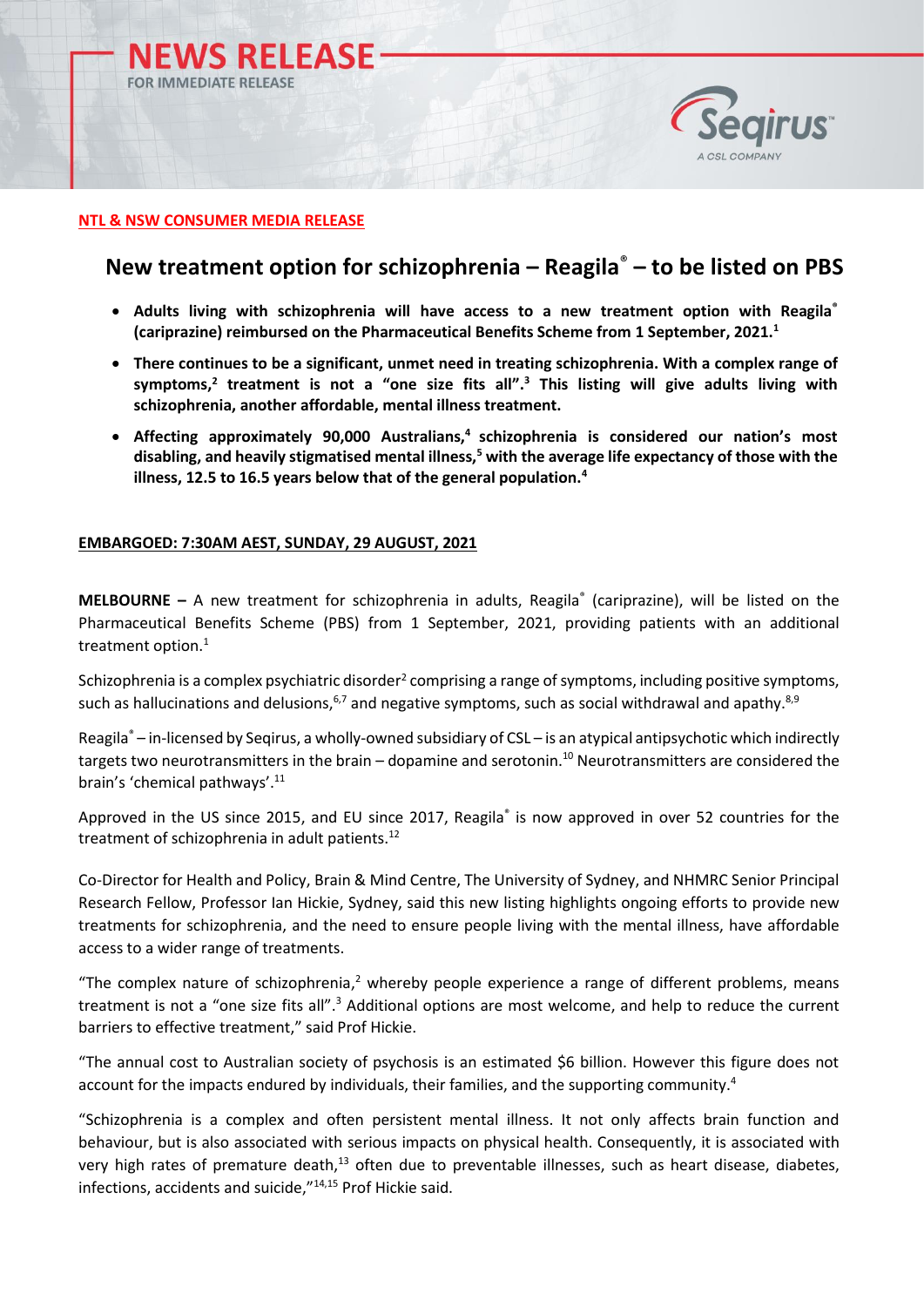



Mental Illness Fellowship of Australia (MIFA) CEO, Tony Stevenson, Brisbane, welcomed the reimbursement of a new treatment option for those living with schizophrenia.

"The availability and accessibility of affordable treatment options for adults living with schizophrenia is crucial for this patient community, given the stigma they experience with the disorder<sup>15</sup>, and resulting social isolation,"8,9 said Mr Stevenson.

"Sadly, stigma can contribute to the impact of psychosis in schizophrenia, delays in accessing treatment, social isolation, stress, and furthermore, places those affected at higher risk for a more severe course of illness."16

According to mental health advocate and policy advisor living with schizophrenia, Richard, 40, Sydney, "mental illness does not make you 'crazy', 'dangerous', or less of a person. It can be an inevitable part of life, and we should accept the illness, just as we do with a physical illness."

"Everyone needs love and hope, and this applies to those living with a mental illness too," Richard said.

"Timely and affordable access to a range of treatment options plays an important role in effectively managing schizophrenia, while importantly, arming the patient community with hope.

"Love gives you a sense of self-worth – of being appreciated, having a net, and not being lonely. Hope gets you up in the morning, and helps to continue one's relationship with mental illness," said Richard.

Seqirus Head of Medical Affairs Asia Pacific, Dr Jonathan Anderson, Melbourne, said the Australian Government's investment in innovative medicines, like Reagila®, was important to ensure Australians have timely and affordable access to treatments which may help to address the unmet need in schizophrenia.

"Seqirus is proud to make Reagila® available in Australia for the first time, and we thank the Australian Government for their support in delivering this PBS listing – ensuring Australian adultsliving with schizophrenia can access this innovative medicine, and do so in an affordable way," Dr Anderson said.

"We know that additional investment in treatment options and support is critical to changing the statistics for people living with schizophrenia, their carers, family and friends."

# **ENDS**

### **MEDIA CONTACTS**

**Joanne Cleary Seqirus** Senior Manager, Communications Mobile: 0428 816 751 Email: [Joanne.Cleary@seqirus.com](mailto:Joanne.Cleary@seqirus.com)

**Kirsten Bruce Mel Kheradi VIVA! Communications VIVA! Communications** Principal Senior Account Manager Mobile: 0401 717 566 / 0421 551 257 Mobile: 0421 551 257 Email: [kirstenbruce@vivacommunications.com.au](mailto:kirstenbruce@vivacommunications.com.au) Email: [melorin@vivacommunications.com.au](mailto:melorin@vivacommunications.com.au)

**DIGITAL MEDIA KIT VNR** 

[www.schizophreniamediakit.com.au](http://www.schizophreniamediakit.com.au/) [www.vimeo.com/592544606/d1188a8813](https://vimeo.com/592544606/d1188a8813)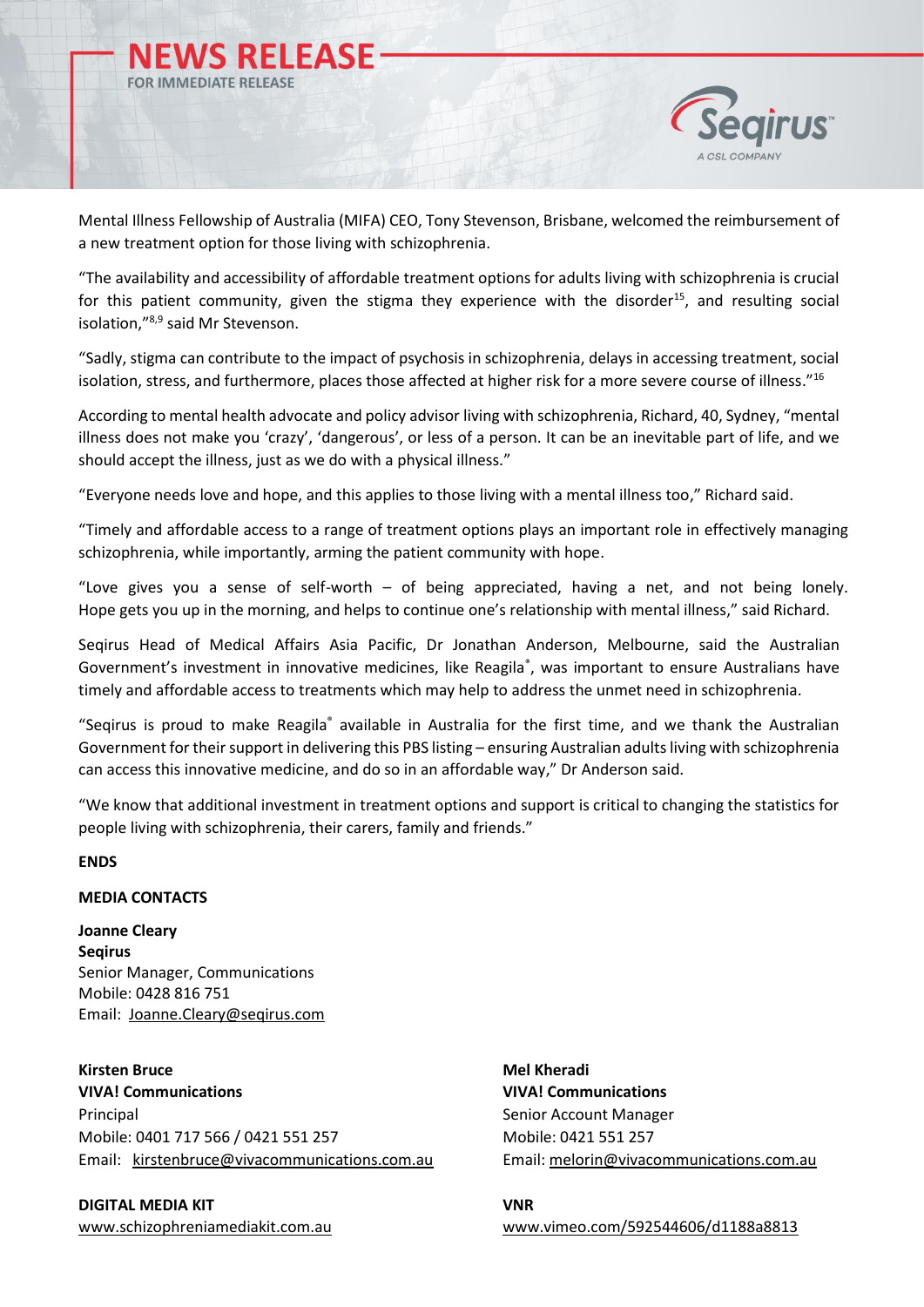



# **ABOUT SEQIRUS**

Seqirus, a CSL company, is a leading provider of essential vaccines and pharmaceuticals. We have served Australia's healthcare needs for over a century, and today we operate Australia's only local manufacturing facility for seasonal and pandemic influenza vaccine. Seqirus produces a range of unique medicines in the National Interest, and also in-licences a broad range of paediatric and adult vaccines and specialty pharmaceutical products. [http://www.seqirus.com/.](http://www.seqirus.com/)

#### **ABOUT REAGILA®**

Reagila® was TGA approved in November 2020 as a Schedule 4 (Prescription Only Medicine).<sup>17</sup> Reagila® is indicated for the treatment of schizophrenia in adult patients. Reagila® will be listed on the PBS from 1 September, 2021 for schizophrenia, and requires a Streamlined Authority prescription.

# **SIDE-EFFECTS**

The most common side-effects of Reagila are feelings of restlessness, inability to sit still, and Parkinsonism. The common side-effects are weight increase; decreased or increased appetite; abnormal level of lipids; sleep disorders or sleepiness; anxiety; dizziness; involuntary twisting movements and strange postures; excessive teeth grinding or jaw clenching; drooling; persistent blinking; movement problems; tongue movement disturbance; blurred vision; fast, irregular heartbeat; high blood pressure; nausea (feeling sick); vomiting; constipation; increased liver enzymes; increase of an enzyme found in your heart/brain/skeletal muscles. These are mild to moderate side-effects of Reagila®. Other rare or serious side-effects may also occur.<sup>18</sup> Speak to your healthcare professional or doctor for more information.

#### **FURTHER INFORMATION**

Reagila® is not recommended for use during pregnancy, and in women of childbearing potential not using effective contraception. Breastfeeding is not recommended whilst taking Reagila®. For further information, including Contraindications, Precautions, and Interactions, refer to the Product Information and Consumer Medicine Information, or your doctor or pharmacist.

Reagila® Consumer Medicine Information can be found [here.](https://www.ebs.tga.gov.au/ebs/picmi/picmirepository.nsf/pdf?OpenAgent&id=CP-2020-CMI-02599-1&d=202107141016933)

#### **Disclosure statement**

No compensation was provided to Professor Ian Hickie, Mr Tony Stevenson, Mental Illness Fellowship of Australia or Richard for this media announcement, and the opinions expressed are their own. Professor Hickie has been briefed by Seqirus on the approved use of this product.